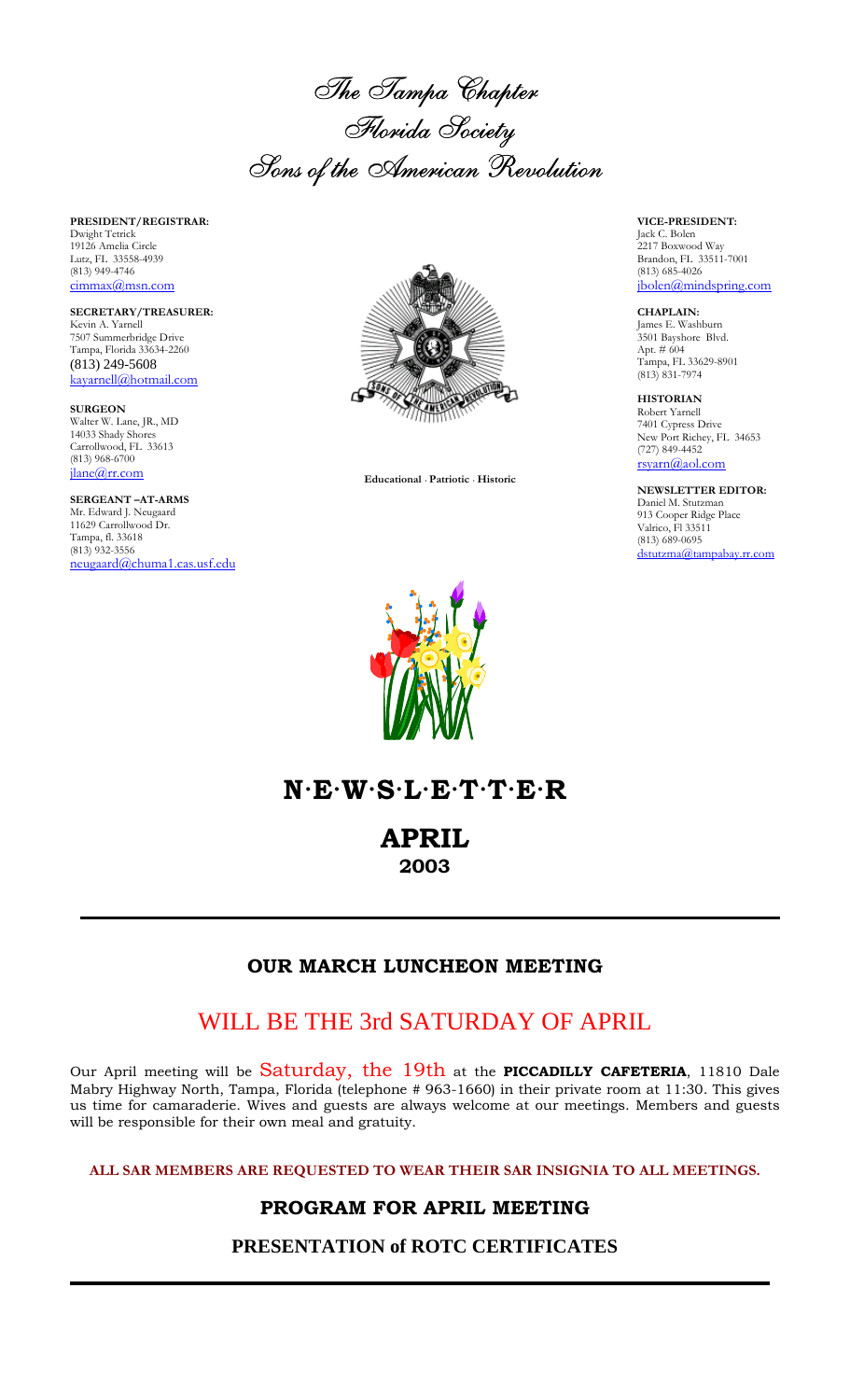#### **MINUTES OF THE MARCH 15,2002 MEETING OF THE TAMPA CHAPTER SAR AT PICCADILLY CAFETERIA, DALE MABRY HIGHWAY NORTH TAMPA, FLORIDA.**

Minutes of the March 15, 2003 meeting of the Tampa Chapter SAR

President Tetrick called the meeting to order at 12:00. Chaplain Jim Washburn offered the invocation. The secretary led the pledge to the flag and the president the pledge to the SAR.

Members present: Dwight Tetrick, Jack Bolen, Marty Miller, Jim Washburn, Joe Hill, Barry Rich, Ed Neuguard, Walter Lane, and Kevin Yarnell.

Welcome guests: June Bolen, Janette Tetrick, Luke Loyd- soon to be reinstated as an SAR member, his wife Jean, and Rod Stebbins - potential member. Ed Sitton The president introduced the guests.

The SAR membership approved the minutes of the March meeting as published in the newsletter.

The secretary reported on the plans for the April meeting where in we award the JROTC medals to the outstanding high school cadets. Fifteen units were contacted and another found us via the website. The membership agreed to pay for the cadets' meals. As discussed last month we will present the medals at the local high schools as we are able. Jack Bolen will be going to East Bay High, Bob Yarnell will be attending the ceremony at Ridgewood High, and President Tetrick will be attending the King High ceremony.

The treasurer reported a current balance of \$2,144.19.

President Tetrick reported on the senior ROTC presentations. He also explained the chapter challenge program. This is a contest run by the state society to encourage the local chapters to participate in state and local programs. To this end, the president appointed Jack Bolen as the Flag Chairman. The idea is to present certificates of appreciation to those that display the flag for non-commercial purposes. Some discussion of this program followed.

The president reported that Fred Patton had to resign his position as Sergeant at Arms due to his health. Ed Neuguard was appointed as the new Sargent at Arms. Jack Bolen reported that Fred's recovery is progressing nicely and he hopes to be at the next meeting.

There being no other business the meeting recessed for lunch.

President Tetrick introduced Vice Ed Sitton of the Military Order of the Purple Heart our speaker.

Ed spoke to the membership about the Military Order of the Purple Heart. The medal was first given by General George Washington on August 7, 1782. Three were given at that time. The medal was originally called the Badge of Military Merit and was a piece of purple cloth in the shape of a heart. It was the first decoration given to an enlisted man as well as officers.

The award was not given again until 1932 when it was reinstituted by a Congressional Act on the  $200<sup>th</sup>$  anniversary of George Washington's birthday. At that time it took on its current use that being awarded to those wounded in battle as well as for military merit. The speaker passed his own Purple Heart medal around the room and briefly described the markings on it. The medal itself requires 19 different processes to manufacture and is, as a result, one of the more expensive medals given.

Ed then spoke on the founding of the organization, its development, and challenges. He also commented on their organization's ROTC program and other activities.

He offered some personal remarks regarding the circumstances of his wounds suffered in Vietnam and how that experience has shaped his life.

The speaker concluded by explaining a program sponsored by the Military Order of the Purple Heart. Certificates of appreciation from the Korean people have been presented to Korean War veterans through this program. Ed presented this certificate to Joe Hill and Rod Stebbins.

A brief question and answer session followed.

President Tetrick expressed the thanks of the chapter to Ed Sitton and presented him a certificate of appreciation from the SAR.

June Bolen won the 50/50 drawing. She graciously donated her share to the chapter. Thus the treasury was enriched by \$11.00.

Jim Washburn offered some concerns about the flag certificates being awarded to those that display it improperly. Ed Sitton suggested that we present with the certificate with a copy of the rules of flag etiquette. This suggestion was well received by all.

President Tetrick led the recessional and Chaplain Washburn benediction. The meeting adjourned at 1:48 PM.

Respectfully submitted,

Kevin Yarnell Chapter Secretary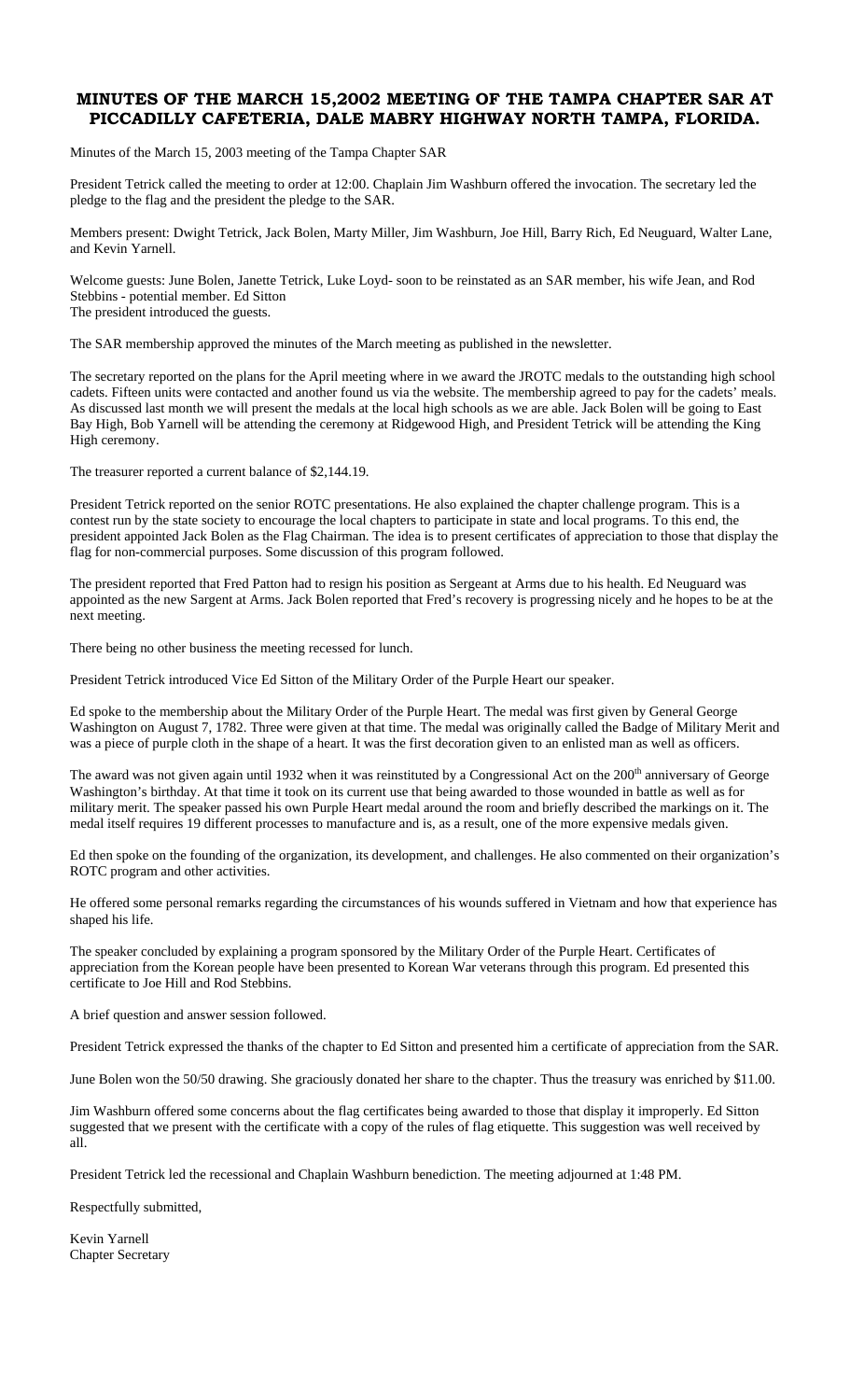#### **APRIL IN THE REVOLUTION**

- **April 18, 1775** Paul Revere's Ride.
- **April 19, 1775** Battle of Concord and Lexington.
- April 23, 1775 King George III declares the Colonies to be in a State of Rebellion.
- **April 26, 1777** The Ride of Sybil Ludington. She was 16 years old and her father was a Colonel in the militia in Putnam County, New York. A Patriot messenger arrives at their home with news that nearby Danbury, Ct. was ransacked by the British and that they were heading to Fredricksburg, NY to destroy another Patriot supply center. The messenger was too tired to continue and Colonel Ludington was needed to organize the militia. Sybil volunteered to ride and inform the militia. She rode 40 miles that night, informing the residents of what happened and issuing a call to arms. Sybil returned safe the next day. Enough militia turned out to cause the British to retreat to Long Island.
- **April 27, 1777** Battle of Ridgefield, CT. The Americans, led by Benedict Arnold, defeats the British.
- April 8, 1780 British warships enter Charleston Harbor. As the British deployed around Charleston, They noticed a plantation home overlooking the Congaree River. It was the home of Rebecca Motte. The location was ideally located for a fortified outpost. The British took over the home. Rebecca and the Patriots wanted them out. The plan was to burn the British out and Rebecca supplied the fire arrows for the job. The British left and the Patriots were able to move in and extinguish the fire, saving most of the home.
- **April 25, 1781** Battle of Hobkirk's Hill.
- **April 4, 1782** Sir Guy Carleton replaces General Clinton as the British commander in America.
- **April 12, 1782** Battle of Les Saintes.
	- Benjamin Franklin and Richard Oswald begin peace talks in Paris.
- **April 16, 1782** General Washington establishes the headquarters of the American Army at Newburgh, New York.
- **April 19, 1782** The Netherlands recognizes the United States of American through the efforts of John Adams.
- **April 11, 1783 Congress officially declares an end to the Revolutionary War.**

#### **Women of Interest**

**Deborah Sampson/Samson** wanted to fight for independence. She cut her hair and bound her chest with a cloth. She enlisted in the 4<sup>th</sup> Massachusetts Regiment in 1778, using the name of her brother, Robert Shirtliff. She was wounded in battle but it was a fever that gave her away. The fever was not fatal but the doctor discovered her secret. He had her nursed in his home. After the war, Deborah was given an honorable discharge. Her husband was the only man to receive a widower's pension from the Revolutionary War.

**Margaret Corbin** followed her husband when he joined the Army. At first she cooked and preformed other duties for the soldiers. Her husband served in the artillery as a matross, the person who loads the cannon. During the Battle of Fort Washington in New York, her husband took over as gunner when the gunner was killed. Molly stepped in as matross. Her husband was also killed and Margaret was hit and left for dead. She recovered but was permanently disabled, her left arm mangled by grapeshot. She recovered from her wound and because of her bravery was made a member of the Invalid Regiment. She received the nickname of "Captain Molly". "Captain Molly" Corbin was the first woman to receive a pension for wounds received in battle. A monument at the U.S. Military Academy at West Point marks her grave.

**Grace and Rachel Martin** of South Carolina learned that a British courier would be passing through their area with important documents. Their husbands were off fighting in another part of the State and so they decided to intercept the courier. Wearing their husband's clothes and carrying rifles, the ladies laid in wait and ambushed the courier and his two guards at night. The British gave up the documents without a fight. The enemy decided to return to their post but first stopped for a night's rest at a nearby home. The next morning they ate breakfast with the owner, Mrs. Martin, and briefly spoke with her daughter in laws, Grace and Rachel.